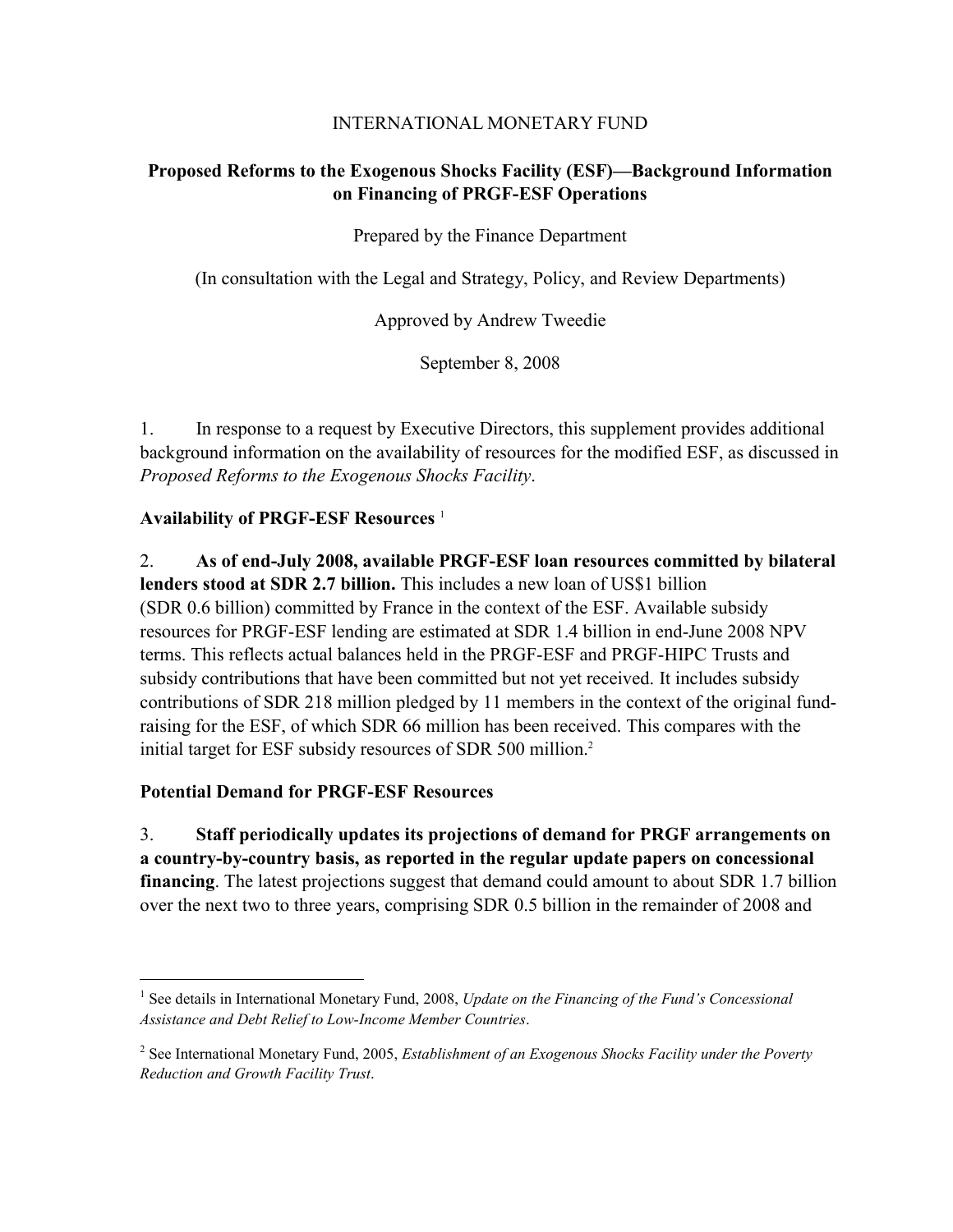SDR 1.2 billion in 2009–10. $3$  This would imply a significant pick-up in demand compared with the last four years (2004–07) when demand for PRGF loan resources averaged SDR 0.3 billion a year. Actual demand over this period has consistently fallen short of projections.4

4. **Staff has not made detailed projections of demand under the modified ESF.** As noted in *Proposed Reforms to the Exogenous Shocks Facility*, this demand is difficult to project, as the facility is designed to help countries deal with exogenous shocks that, by definition, are hard to forecast.<sup>5</sup> Two scenarios were illustrated in *Proposed Reforms to the Exogenous Shocks Facility* based on mechanical assumptions of demand by a broad range of countries. Staff has also considered a third scenario focusing on those countries with relatively weak balance of payments positions.<sup>6</sup> If augmentation of 15 percent of quota (the average of the recent cases) were requested under PRGF arrangements<sup>7</sup> and all remaining PRGF-eligible countries with relatively weak external reserves positions requested rapid access of 25 percent of quota under the ESF, total new lending would amount to SDR 1.3 billion.

5. **Of the available subsidy resources of SDR 1.4 billion, SDR 0.6 billion would be required to cover existing PRGF arrangements**. This would leave a balance of SDR 0.8 billion that could subsidize new PRGF-ESF loans of about SDR 3.2 billion (based on current estimates, some additional loan resources would be needed to fully utilize existing subsidies). This appears adequate to accommodate a significant pick-up in demand under the PRGF-ESF over the next 2–3 years. For example, if demand under the PRGF is in line with current projections of SDR 1.7 billion as noted above, this would still leave roughly SDR 1.5 billion for potential demand for shocks financing.

# **Implications of Strong Demand under the Modified ESF**

# 6. **If demand for the modified ESF turns out to be very strong, and higher than what can be accommodated by the remaining subsidy resources, the following options**

 $\overline{a}$ 

<sup>&</sup>lt;sup>3</sup> These projections exclude the remaining protracted arrears cases of Somalia, Sudan, and Zimbabwe. Zimbabwe has protracted arrears to the PRGF-ESF Trust and was removed from the list of PRGF-eligible countries by Executive Board Decision No. 12582-(01/99), adopted September 24, 2001.

<sup>&</sup>lt;sup>4</sup> In 2008 to date, demand has amounted to SDR 0.6 billion.

<sup>&</sup>lt;sup>5</sup> When the ESF was originally introduced, potential demand was estimated at SDR 2 billion over five years, but actual demand has so far been zero.

<sup>&</sup>lt;sup>6</sup> Countries with external reserve coverage of less than three months of imports. See International Monetary Fund, 2008, *Food and Fuel Prices—Recent Developments, Macroeconomic Impact, and Policy Responses*.

 $7$  Excluding those that have already received augmentation in the context of the current food and fuel price shock.